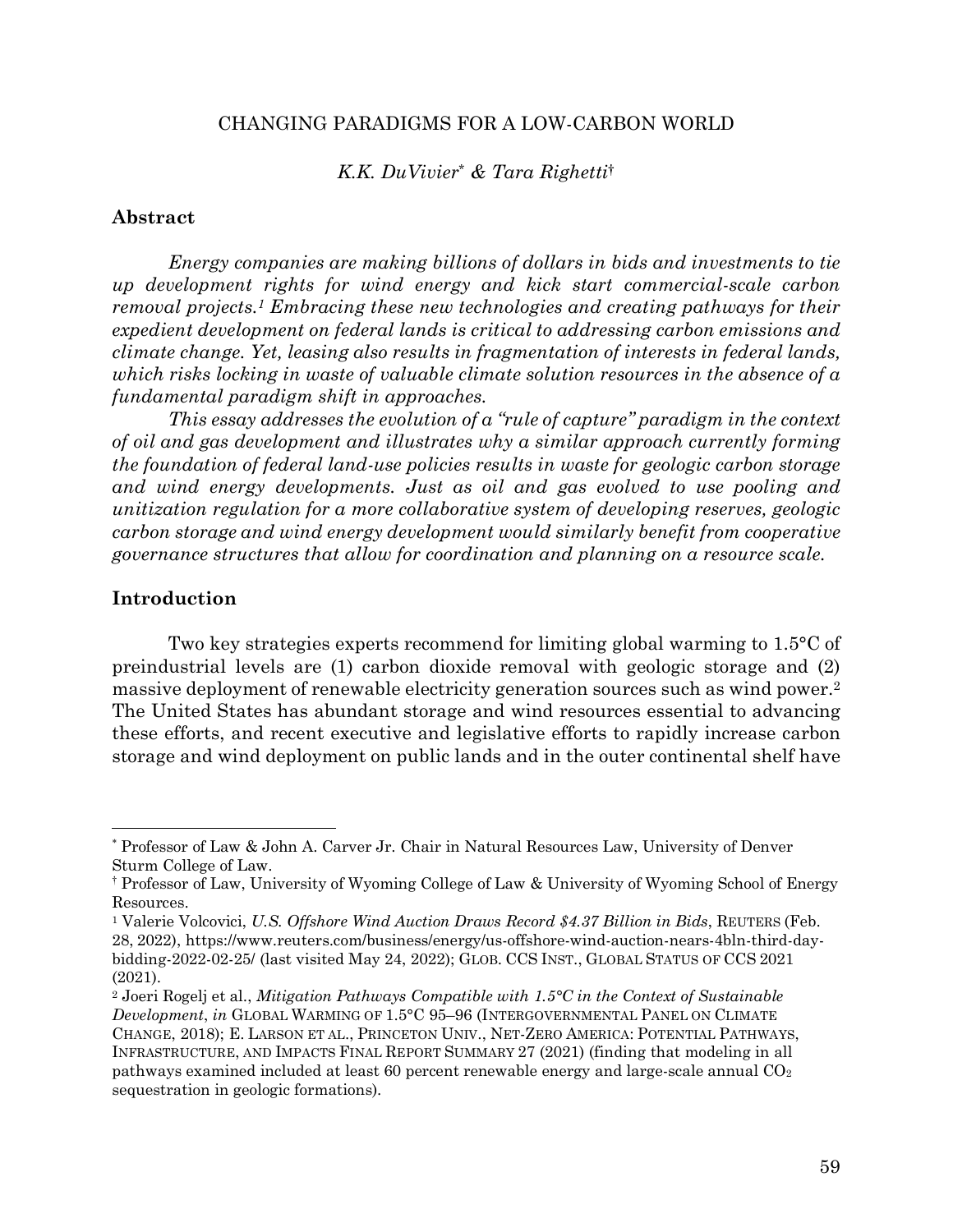$\overline{a}$ 

placed the United States at a critical juncture. Aligning these efforts<sup>3</sup> with land and development policies that reflect the natural bounty of the resource is essential to avoid bygone paradigms that calcify wasteful policies.

This essay examines the hazard of applying rule-of-capture paradigms to subsurface carbon storage capacity and wind energy resources. Geologic storage capacity, like oil and gas deposits, is both non-renewable and subject to depletion. Wind, though itself renewable, nonetheless requires finite resources in land and may suffer from diminished generation capacity when adjacent owners engage in competitive development.4 As such, both resources are vulnerable to waste. Yet, neither geologic storage nor wind resources are inherently rivalrous. They are made so through fragmentation of property rights in the resource and the application of capture-based paradigms. These two factors misalign the self-interest of individual rights holders with the collective interest in efficient and coordinated development of the resource. While this issue is not unique to public lands, the current rush to develop these public resources and the unified federal ownership provide a unique opportunity to address the mistakes of the past with respect to the fragmentation of rights in the resource and application of capture-based paradigms.

The vulnerability of wind and carbon storage resources to waste has been thoroughly explored in recent scholarship. A 2021 article, *Preventing Wind Waste*,5 illustrated how using the competitive rule of capture norms employed for terrestrial wind to development of offshore wind energy will result in waste of the full potential of the resource. Another 2021 article, *Pore Space Property*, <sup>6</sup> articulated that absolute rule of capture currently applied to pore space will result in wasteful and inefficient use, coordination problems, and transaction costs that may eventually require statutory schemes to be resolved. Both pieces identify the particularized coordination challenges presented by rivalrous development among owners of common, yet fragmented resources. Those challenges, however, do not exist in large, contiguous areas of federal land. At least not yet. This essay is both more global in its identification of commonalities of waste across types of climate-critical resources and more specific in its focus on public lands. Drawing from the example of paradigm shifts in the field of oil and gas law, this essay argues that on federal land, there is an immediate opportunity to move beyond the rule of capture and to embrace new, less wasteful paradigms.

<sup>3</sup> *See, e.g.*, Exec. Order No. 14,008, 86 Fed. Reg. 7619 (Jan. 27, 2021); Infrastructure Investment and Jobs Act, Pub. L. No. 178-85, § 40307(a)(4), 135 Stat. 429, 1002 (2021) (amending 43 U.S.C.

<sup>§</sup> 1337(p)(1)); Consolidated Appropriations Act, 2021, Pub. L. No. 116-260, div. Z, 134 Stat. 1182, 2418–615; *id.*, div. S, 134 Stat. at 2243–71.

<sup>4</sup> K.K. DuVivier & Brendan Mooney, *Moat Mentality: Onshore and Offshore Approaches to Wind Waking*, 1 NOTRE DAME J. EMERGING TECH. 1, 12 (2020).

<sup>5</sup> K.K. DuVivier, *Preventing Wind Waste*, 71 AM. U. L. REV. 1 (2021).

<sup>6</sup> Joseph Schremmer, *Pore Space Property*, 2021 UTAH L. REV. 1, 14, 47 (2021).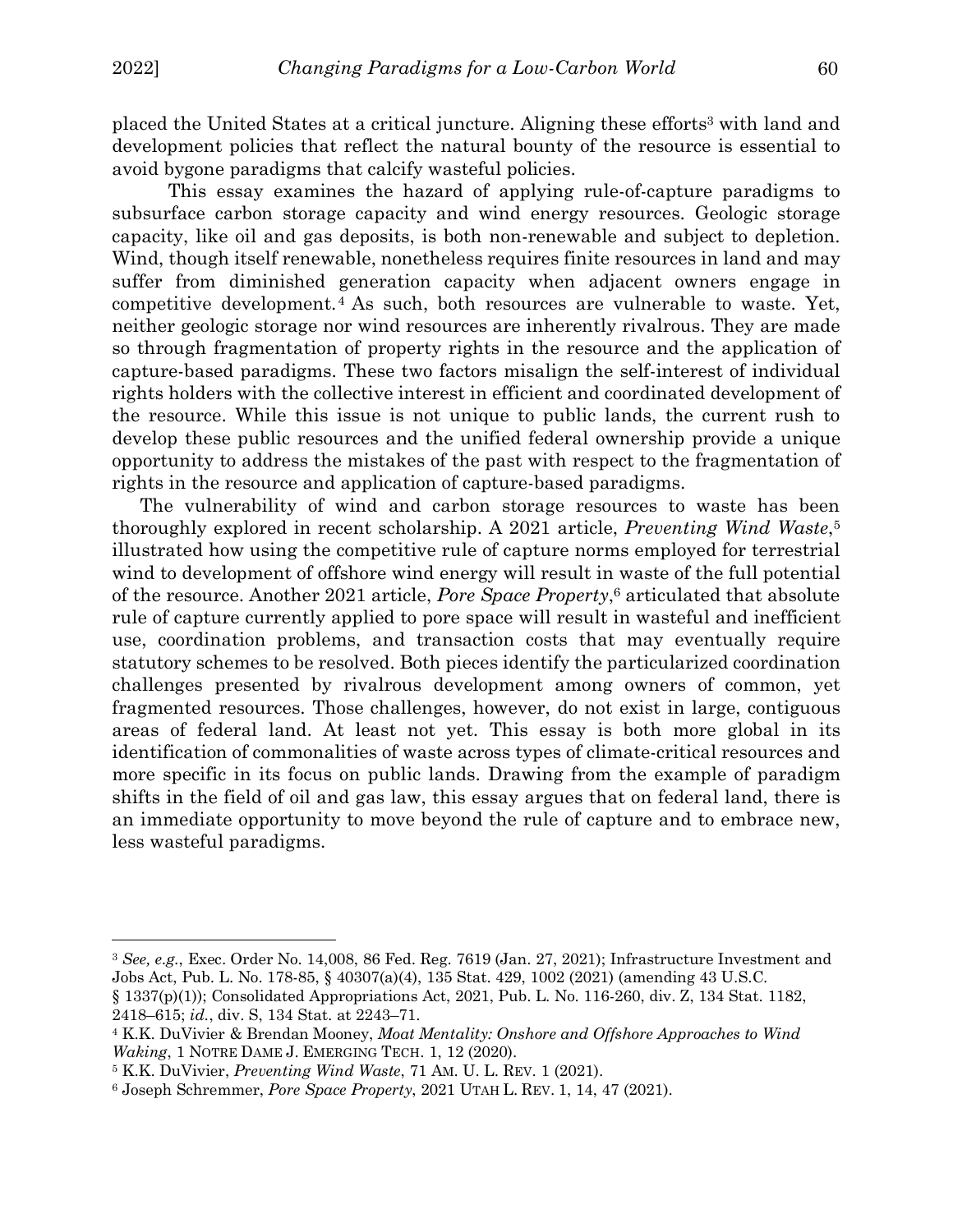#### **I. The Evolution of Oil & Gas Paradigms**

It took the oil and gas industry almost a century of waste to evolve into a more cooperative system of development. Following the recognition of oil as a recoverable resource in Ohio in 1833, <sup>7</sup> courts struggled to apply existing jurisprudential philosophies about the nature of property to interests in oil and gas. Courts eventually articulated a "rule of capture"8 that gave owners not only the right to extract oil from under their own lands, but because of the fugacious nature of oil and gas to migrate across properties, also the legal right to extract "all of the oil and gas [from adjacent properties] that will [also] flow out of the well on one's land."9

Despite its judicial efficiencies, the rule of capture resulted in extensive physical and economic waste of oil resources. <sup>10</sup> The absolute nature of the rule encouraged overproduction. Because the resource was subject to drainage by neighboring properties, an owner who delayed development might recover nothing. Efforts to preserve the resource on one property would be stymied by even more vehement production from others. Driven by the notion that "half a loaf is better than none," mineral owners drilled wherever they could make an individual profit by doing so, without regard to pressure maintenance, market, or availability of transportation. Oil, which could not be sold or transported, stood in pools at the surface and leached back into the ground.11 Overproduction dissipated natural pressure-drives within reservoirs, stranding oil underground and "watering out" wells with brine. <sup>12</sup> Sometimes less than five percent of a field's oil was produced.13 Waste in Spindletop, Texas, was so egregious that it has become eponymous for the commons-tragedy that can result from the "rapid and uncontrolled production" encouraged by the rule of

<sup>7</sup> EUGENE O. KUNTZ, 1 A TREATISE ON THE LAW OF OIL AND GAS 7–8 (1987) (citing AM. J. SCI. 21–26 (July 1833)) (describing evidence of oil well drilling in Washington County, Ohio); DANIEL YURGIN, THE PRIZE: THE EPIC QUEST FOR OIL, MONEY & POWER 30 (2008) (describing "Colonel" Edwin Drake's 1859 discovery of oil through drilling in Titusville, Pennsylvania); EDGAR WESLEY OWNE, TREK OF THE OIL FINDERS: A HISTORY OF EXPLORATION FOR PETROLEUM (1975).

<sup>8</sup> Westmoreland & Cambria Nat. Gas Co. v. De Witt, 18 A. 724, 725 (Pa. 1889).

<sup>9</sup> Brown v. Humble Oil & Refin. Co., 83 S.W.2d 935, 940 (Tex. 1935).

<sup>10</sup> *See* K.K. DuVivier, *Sins of the Father*, 1 TEX. A&M REAL PROP. L.J. 391, 402–07 (2014); David E. Pierce, *Minimizing the Environmental Impact of Oil and Gas Development by Maximizing Production Conservation*, 85 N.D. L. REV. 759, 759 (2009); Jacqueline Lang Weaver, *The Tragedy of the Commons from Spindletop to Enron*, 24 J. LAND RES. & ENV'T L. 187, 187–88 (2004). *See generally* JUDITH WALKER LINSLEY ET AL., GIANT UNDER THE HILL: A HISTORY OF THE SPINDLETOP OIL DISCOVERY AT BEAUMONT, TEXAS IN 1901 (2002).

<sup>11</sup> Champlin Refin. Co. v. Corp. Comm'n of Okla., 286 U.S. 210, 228 (1932) ("In Oklahoma prior to the passage of the Act, large quantities of oil produced in excess of transportation facilities or demand therefor were stored in surface tanks, and, by reason of seepage, rain, fire and evaporation, enormous waste occurred.").

<sup>&</sup>lt;sup>12</sup> *Id.* ("Uncontrolled flow of flush or semiflush wells for any considerable period exhausts an excessive amount of pressure, wastefully uses the gas, and greatly lessens ultimate recovery."); Humble Oil & Refin. Co. v. West, 508 S.W.2d 812, 816 (Tex. 1974).

<sup>13</sup> FRED BOSSELMAN ET AL., ENERGY, ECONOMICS AND THE ENVIRONMENT: CASES AND MATERIALS 254 (3d ed. 2010).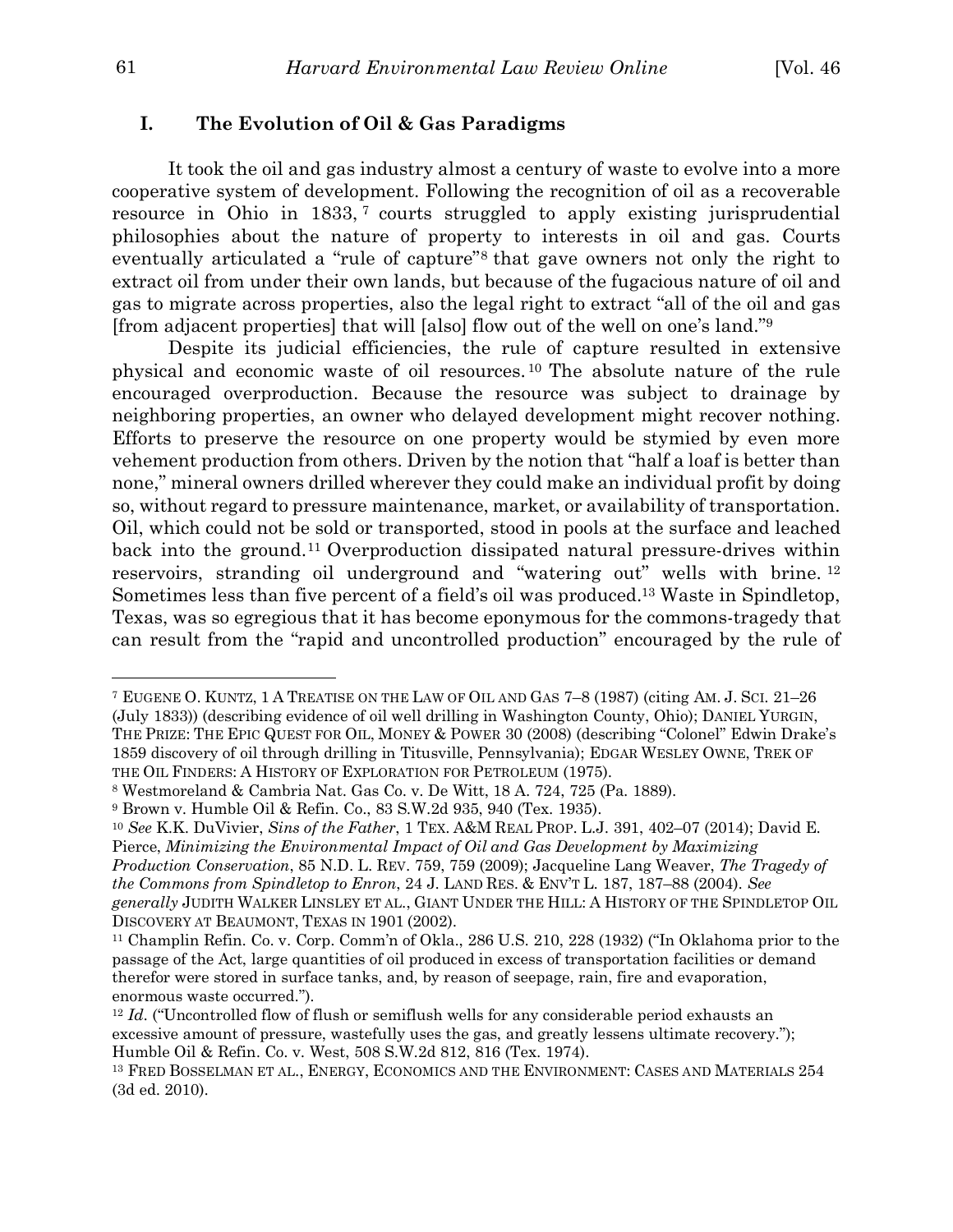capture.14 At its peak, production was so profligate that prices plummeted: one could buy an entire barrel of oil for less than one would pay for a cup of water.15 Ten years later, "Spindletop was a virtual ghost town."16 Over-drilling also exacted its own costs: in addition to the economic losses from unrecovered and wasted oil, the rule of capture resulted in losses of up to \$100 million a year for the drilling, equipping, and operating of unnecessary wells.17

As issues of scarcity and waste mounted, states moved to significantly constrain the rule of capture to optimize production. The formation of the Interstate Oil Compact Commission ("IOCC") in 1935, almost a century after the first oil was recovered in Ohio, signaled a paradigm shift.18 Model regulations created by the IOCC included spacing rules to encourage optimal development of the resources19 and mechanisms, such as pooling and unitization, to allow for combination of numerous property interests within a spacing unit or pool to coordinate development and provide for equitable allocation of costs and benefits. <sup>20</sup> Iterations of these conservation measures have been incorporated into statutes in nearly every state with significant oil and gas production activities <sup>21</sup> and in federal statutes and regulations.22

Whereas the absolute rule of capture was favored during initial periods of definition and scientific awareness, the shift to an "era of conservation"23 signaled a

 $\overline{a}$ 

<sup>16</sup> *Id.*

<sup>14</sup> *Id.*

<sup>&</sup>lt;sup>15</sup> *Id.* ("A glut of oil dropped the price to as little as three cents a barrel, while a cup of water cost five cents.").

<sup>17</sup> Robert E. Hardwicke, *Oil-Well Spacing Regulations and Protection of Property Rights in Texas*, 31 TEX. L. REV. 99, 111 & n.27 (1952) (calculating the economic waste from 1947 to 1952).

<sup>18</sup> *See* Owen L. Anderson, *The Evolution of Oil and Gas Conservation Law and the Rise of Unconventional Hydrocarbon Production*, 68 ARK. L. REV. 231, 240 (2015). The IOCC is now the Interstate Oil and Gas Compact Commission. *See id.* at 237, 257. <sup>19</sup> *See id.* at 237 & n.33.

<sup>20</sup> Pooling is the combining of small tracts of land into an acreage that is sufficiently large to both secure a well permit and meet the spacing rules of a respective conservation commission, whereas unitization combines many spacing units into a fieldwide unit for the coordinated operation of several tracts on a reservoir, usually to conduct secondary recovery operations. JACQUELINE LANG WEAVER, UNITIZATION OF OIL AND GAS FIELDS IN TEXAS: A STUDY OF LEGISLATIVE, ADMINISTRATIVE, AND JUDICIAL POLICIES 7–8 (Res. for the Future Press 2011). 21 Tara K. Righetti, *The Incidental Environmental Agency*, 2020 UTAH L. REV. 685, 697 (2020).

<sup>22</sup> Unitization has been available to lessees of federal land since at least 1931, *see* T. J. Files, *The Federal Exploratory Unit Agreement: Its Advantages and Disadvantages Insofar As the Fee Mineral Owner Is Concerned*, 14 WYO. L.J. 112, 114 (1960), and was incorporated into the 2004 version of the Model Oil and Gas Conservation Act, Owen L. Anderson & Ernest E. Smith, *Exploratory Unitization Under the 2004 Model Oil and Gas Conservation Act: Leveling the Playing Field*, 24 J. LAND RES. & ENV'T L. 277, 277 (2004).

<sup>23</sup> Laura H. Burney, *A Pragmatic Approach to Decision Making in the Next Era of Oil and Gas Jurisprudence*, 16 J. ENERGY NAT. RES. & ENV'T L. 1, 55 (1996) (citing Robert E. Sullivan, *A Survey of Oil and Gas Law in Montana as It Relates to the Oil and Gas Lease*, 16 MONT. L. REV. 1, 16 (1955)). Sullivan defined three eras: the Era of Definition and Comparative Ignorance, the Era of Scientific Awareness, and the Era of Conservation. *Id.* Burney mentions a fourth era—the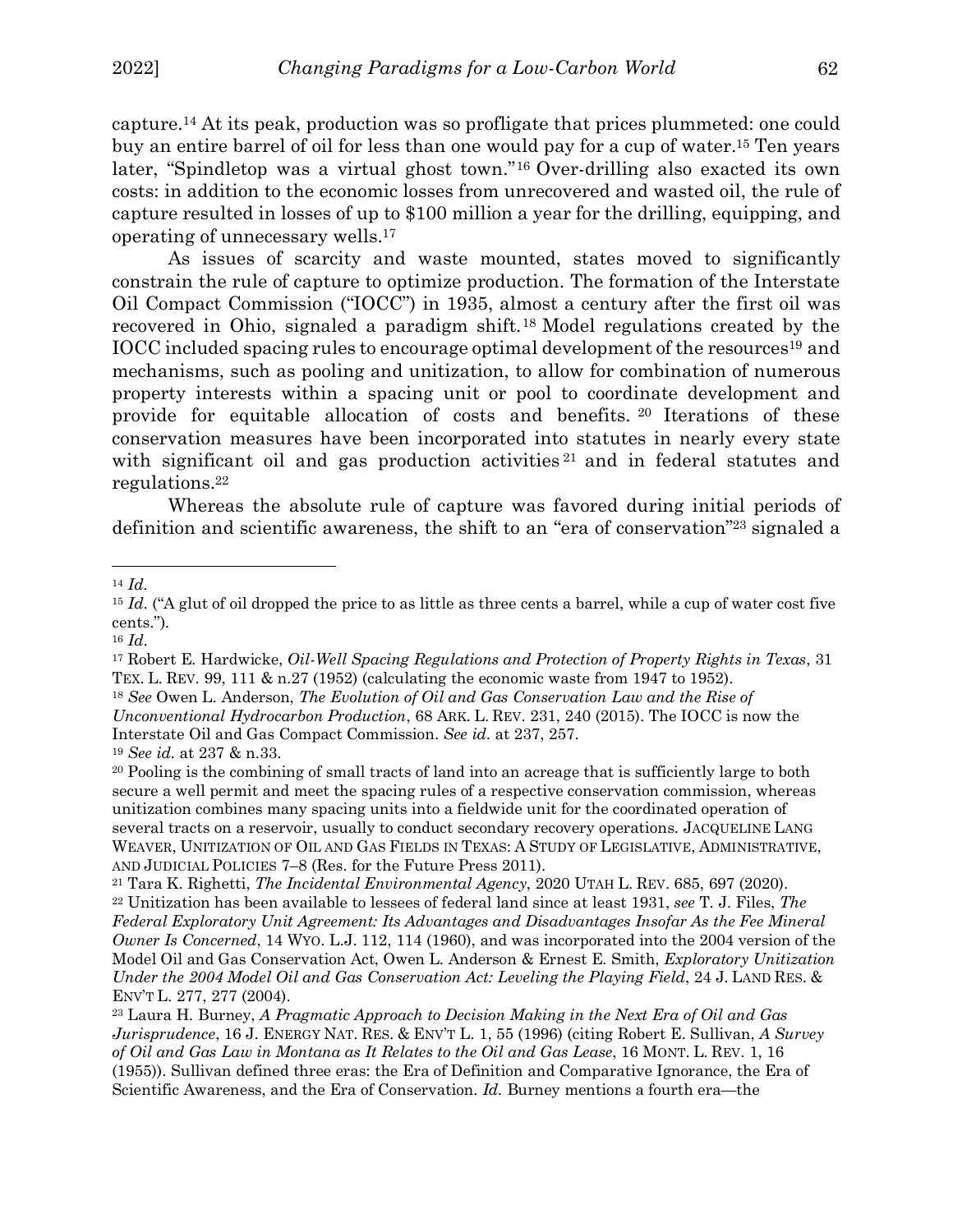recognition of the reciprocal nature of oil and gas rights as existing within an interconnected resource that could only be fully enjoyed through coordinated development. <sup>24</sup> The push towards cooperative development has been further animated by the enhanced coordination challenges posed by unconventional development, enhanced resource recovery, and suburban and urban drilling.<sup>25</sup> Consistent with these changes, early drainage prevention rules, such as property line setbacks, have been largely displaced by cooperative development mechanisms allowing for pooling, allocation, and unitization.26 These in turn have facilitated more efficient resource recovery and management of cumulative environmental impacts.<sup>27</sup>

Just as the evolution of oil and gas development provides a cautionary tale regarding waste in the capture-based allocation of resources, it also illustrates the promise of regulation which overcomes coordination problems and facilitates cooperative, resource-scale development. Embracing similar paradigm shifts early is essential to assuring optimal use of federally owned property to meet decarbonization goals.

# **II. From the Sky to the Center of the Earth: Waste of Geologic Storage and Wind Generation Capacity**

When geologic storage and wind resources become fragmented, capture-based paradigms are both under and over inclusive. Underuse resulting from protectionism results in waste of the resource through non-development; overuse squanders it through inefficiency. Both limit the potential of public lands to address climate and result in public revenue losses.

Overdevelopment by competing interest holders within carbon storage reservoirs may result in physical waste of the subsurface storage capacity, economic waste through drilling of unnecessary wells, or increased environmental risks.<sup>28</sup> Carbon capture and storage requires immense subsurface reservoirs for permanent

Environmental Era—coined based on a work of James M. Colosky, *The Implied Covenant for Diligent and Prudent Operation in an Environmental Era*, 39 ROCKY MTN. MIN. L. INST. § 15 (1993). Burney, *supra*, at 56.

<sup>24</sup> Schremmer, *supra* note 6, at 46–47; David E. Pierce, *Carol Rose Comes to the Oil Patch: Modern Property Analysis Applied to Modern Reservoir Problems*, 19 PA. ST. ENV'T L. REV. 241, 246, 253–57 (2011).

<sup>25</sup> David E. Pierce, *Coordinated Reservoir Development—An Alternative to the Rule of Capture for Development of Oil and Gas*, 4 J. ENERGY L. & POL'Y 1, 62 (1983).

<sup>26</sup> For in-depth analysis of pooling and unitization, see generally Weaver, *supra* note 20; Nancy Saint-Paul, 4 SUMMERS OIL AND GAS § 54.2 (3d ed. 2013).

<sup>27</sup> *See* Righetti, *supra* note 21, at 751 (describing Colorado's regulatory frameworks for

Comprehensive Drilling Plans and the Wattenberg Spacing Rule); Tara Righetti, Hannah Wiseman & James Coleman, *The New Oil and Gas Governance*, 130 YALE L.J. F. 51 (2020).

<sup>28</sup> Schremmer, *supra* note 6, at 58–59.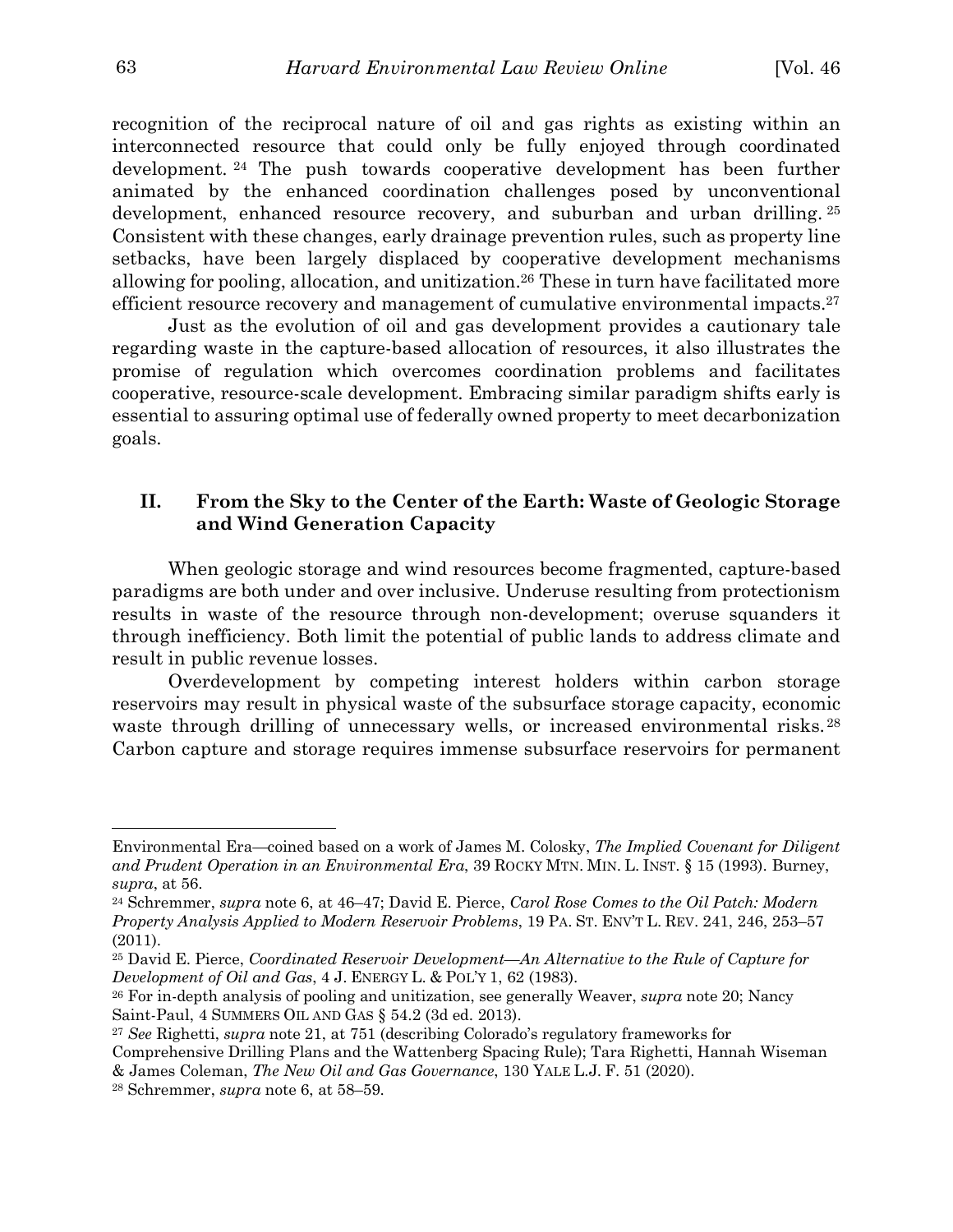$\overline{a}$ 

geologic sequestration of  $CO<sub>2</sub>$ . <sup>29</sup> These potential storage resources exist often thousands of feet below the surface in the small porous voids within subsurface rock formations called "pore space." 30 As  $CO<sub>2</sub>$  is injected into the pore space, the gas migrates, displacing brine and creating pressure plumes around the areas of injection.<sup>31</sup> Over-pressuring caused by uncoordinated or excessive injections of  $CO<sub>2</sub>$ into the storage reservoir decreases holding capacity of the reservoir  $32$  and may increase geo-mechanical damage, risk of induced seismicity, and costs and coordination issues associated with pressure management techniques.<sup>33</sup> Thus, while  $CO<sub>2</sub>$  plumes can stabilize following conclusion of injection operations,  $34$  a capture paradigm that encourages continuous injection by multiple parties may present additional environmental risks or increase project costs. Moreover, injection by multiple parties within a storage complex may be inconsistent with environmental regulatory programs designed to control for leakage risk and groundwater contamination.35

In wind, overuse through placement of too many turbines or lack of coordinated placement of turbines can cause physical and economic waste as well as increased environmental risks. Wind turbines generate electricity when their large blades turn a generator. Studies, some dating back to the first large-scale wind farms in the 1980s,36 have shown that the turbine blades create downwind turbulence or "wakes"

<sup>32</sup> Szulczewski, *supra* note 29.

<sup>29</sup> The amount needed for any project will depend on the storage capacity which results from factors including formation thickness, pressure, and porosity. *See* M. Szulczewski et al., *Theoretical Analysis of How Pressure Buildup and CO2 Migration Can Both Constrain Storage Capacity in Deep Saline Aquifers*, 23 INT'L J. GREENHOUSE GAS CONTROL 113, 118 (2014).

<sup>30</sup> Tara Righetti, *Correlative Rights and Limited Common Property in the Pore Space: A Response to the Challenge of Subsurface Trespass in Carbon Capture and Sequestration*, 47 ENV'T L. REP. 10,420 (May 2017). Based on U.S. Geological Survey estimates, federal lands overlay approximately 130 million acres of usable pore space. *See* MARC L. BUURSINK ET AL., U.S. GEOLOGICAL SURVEY, SCIENTIFIC INVESTIGATIONS REPORT NO. 2015–5021, NATIONAL ASSESSMENT OF GEOLOGIC CARBON DIOXIDE STORAGE RESOURCES—ALLOCATIONS OF ASSESSED AREAS TO FEDERAL LANDS 12 fig.2 (2015).

<sup>31</sup> Hossein Jahediesfanjani, Peter D. Warwick & Steven T. Anderson, *3D Pressure-Limited Approach to Model and Estimate CO2 Injection and Storage Capacity: Saline Mount Simon Formation*, 7 GREENHOUSE GASES SCI. & TECH. 1080 (2017).

<sup>33</sup> Thomas A. Buscheck et al., *Active CO2 Reservoir Management for Carbon Storage: Analysis of Operational Strategies to Relieve Pressure Buildup and Improve Injectivity*, 6 INT'L J. GREENHOUSE GAS CONTROL 230, 231 (2012); Jens T. Birkholzer et al., *CO2 Migration and Pressure Evolution in Deep Saline Aquifers*, 40 INT'L J. GREENHOUSE GAS CONTROL 203, 210–17 (2015).

<sup>34</sup> Rajesh Pawar et al., *Assessment of Relationship Between Post-Injection Plume Migration and Leakage Risks at Geologic CO2 Storage Sites*, 101 INT'L J. GREENHOUSE GAS CONTROL 103, 138 (2020).

<sup>35</sup> Geologic storage activities are regulated under Class VI of the Underground Injection Control program, which contemplates management of plumes within the storage complex through extensive monitoring, verification, and reporting requirements, may require corrective action within the broader Area of Review, and permits site closure only after sustained demonstration of plume stability. *See* 40 C.F.R. §§ 144.11–144.19, 144.51 (2021).

<sup>36</sup> Neil D. Kelley, BOUNDARY LAYER TURBULENCE AND TURBINE INTERACTIONS WITH A HISTORICAL PERSPECTIVE 18–19 (2010); *see also* Neil D. Kelley et al., *Using Wavelet Analysis to Assess*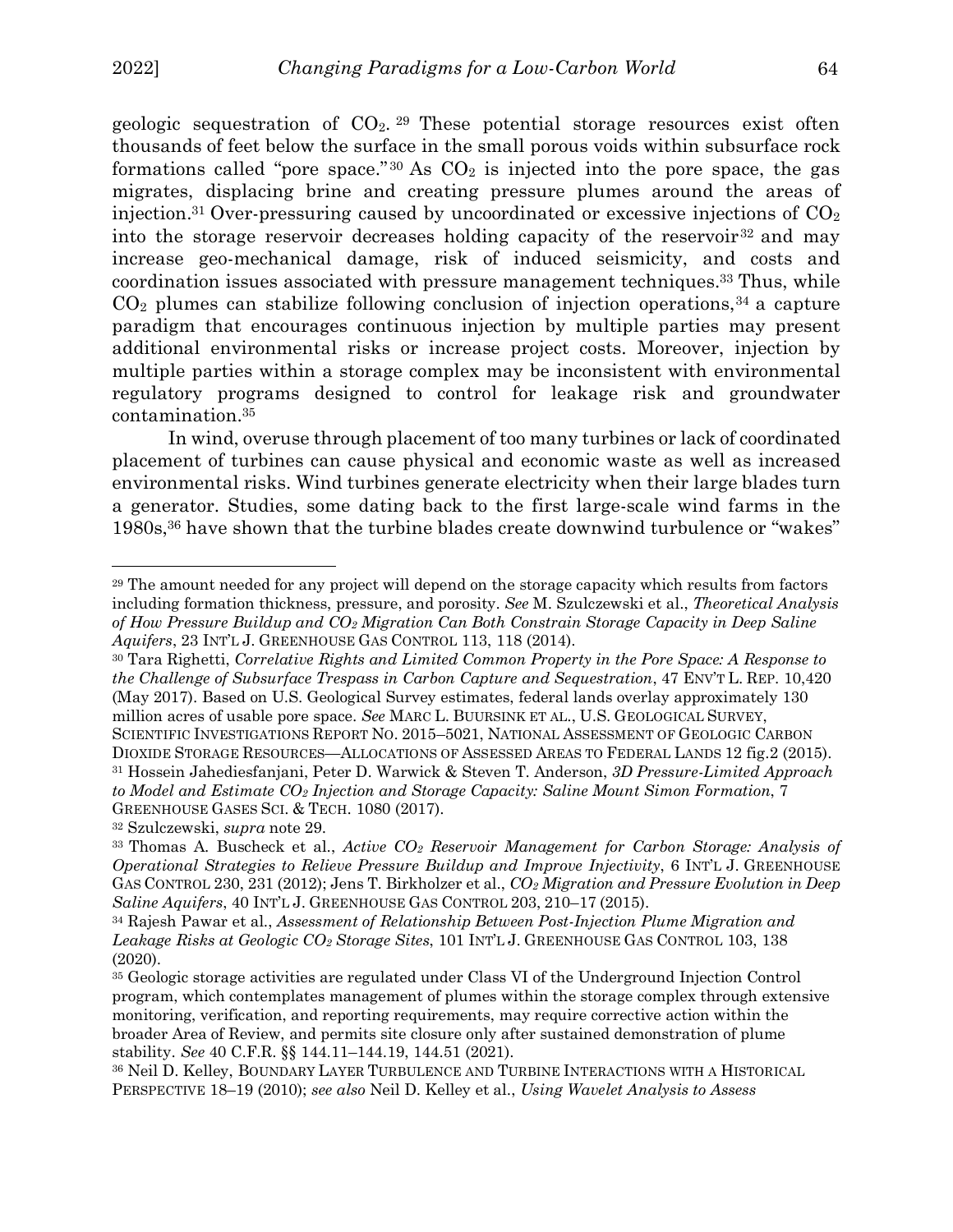much like a boat making waves in the water as it moves.37 Wind wakes result in two distinct forms of loss for a wind farm: equipment damage<sup>38</sup> and energy loss.<sup>39</sup> For example, with respect to equipment damage, wind developers sometimes place their turbines so close to a neighbor's that they cause premature fatigue and damage to the neighbor's turbines. In addition, with respect to energy loss, wind developers are incentivized to effectively "steal" wind energy from neighbors because, under the rule of capture, they can maximize energy recovery within the boundaries of their projects without any incentive to maximize recovery of the entire wind resource across different ownerships. <sup>40</sup> Overuse may further encourage economic waste though overinvestment in turbines. Like injection wells in over-pressured formations, downwind turbines that can no longer produce to the estimated capacity become wasted infrastructure—much of which the public has helped finance through tax or other incentives. Competitive development also encourages unnecessary duplication of infrastructure, such as substations and transmission lines. Finally, any additional unnecessary turbines increase potential disruption of animal habitat and other environmental risks.

Protective behavior encouraged by fragmentation and capture rules may similarly encourage waste through underutilization. Wind generation and carbon storage requires extensive resource modeling and investments in land and infrastructure. In order to prevent investment losses, a capture-based paradigm encourages protective behavior including uses of setbacks or moats to prevent interference or damage.<sup>41</sup> In the terrestrial wind industry,<sup>42</sup> private developers have resorted to creating moats or buffer zones around many of their projects as a protective measure for themselves.43 Although strategies in carbon storage are less developed due to the newer nature of the industry, developers may adopt similar protective leasing strategies to prevent "pressure perturbations" and other conflicting uses within the pressure plumes created by injection activities to respond to similar

*Turbulence-Rotor Interactions*, 3 WIND ENERGY 121, 129–34 (2000) (expressing the importance of adequate wind flow to maintain reduced fatigue damage in turbines).

<sup>37</sup> *See, e.g.*, Julie K. Lundquist et al., *Costs and Consequences of Wind Turbine Wake Effects Arising from Uncoordinated Wind Energy Development*, 4 NATURE ENERGY 26, 26 (2019); Kimberly E. Diamond & Ellen J. Crivella, *Wind Turbine Wakes, Wake Effect Impacts, and Wind Leases: Using Solar Access Laws as the Model for Capitalizing on Wind Rights During the Evolution of Wind Policy Standards*, 22 DUKE ENV'T L. & POL'Y F. 195, 195 (2011); TROY A. RULE, SOLAR, WIND AND LAND: CONFLICTS IN RENEWABLE ENERGY DEVELOPMENT 50 (2014) (explaining how downward wake impacts can create a claim for nuisance); Troy A. Rule, *A Downwind View of the Cathedral: Using Rule Four to Allocate Wind Rights*, 46 SAN DIEGO L. REV. 207, 208–09 (2009) (explaining that downwind wake effects can stretch more than half a mile)

<sup>38</sup> DuVivier & Mooney, *supra* note 4, at 12–15.

<sup>39</sup> Lundquist et al., *supra* note 37, at 26–31.

<sup>40</sup> DuVivier, *supra* note 5, at 57.

<sup>41</sup> DuVivier & Mooney, *supra* note 4, at 25–28.

<sup>42</sup> To date, most onshore wind energy development has been on private lands. *See id.* at 7 & n. 37 (noting that, as of early 2019, only "3.284 GW of the U.S. total of more than 100 GW had been developed on [federal Bureau of Land Management] . . . land").

<sup>43</sup> *Id.* at 25–28.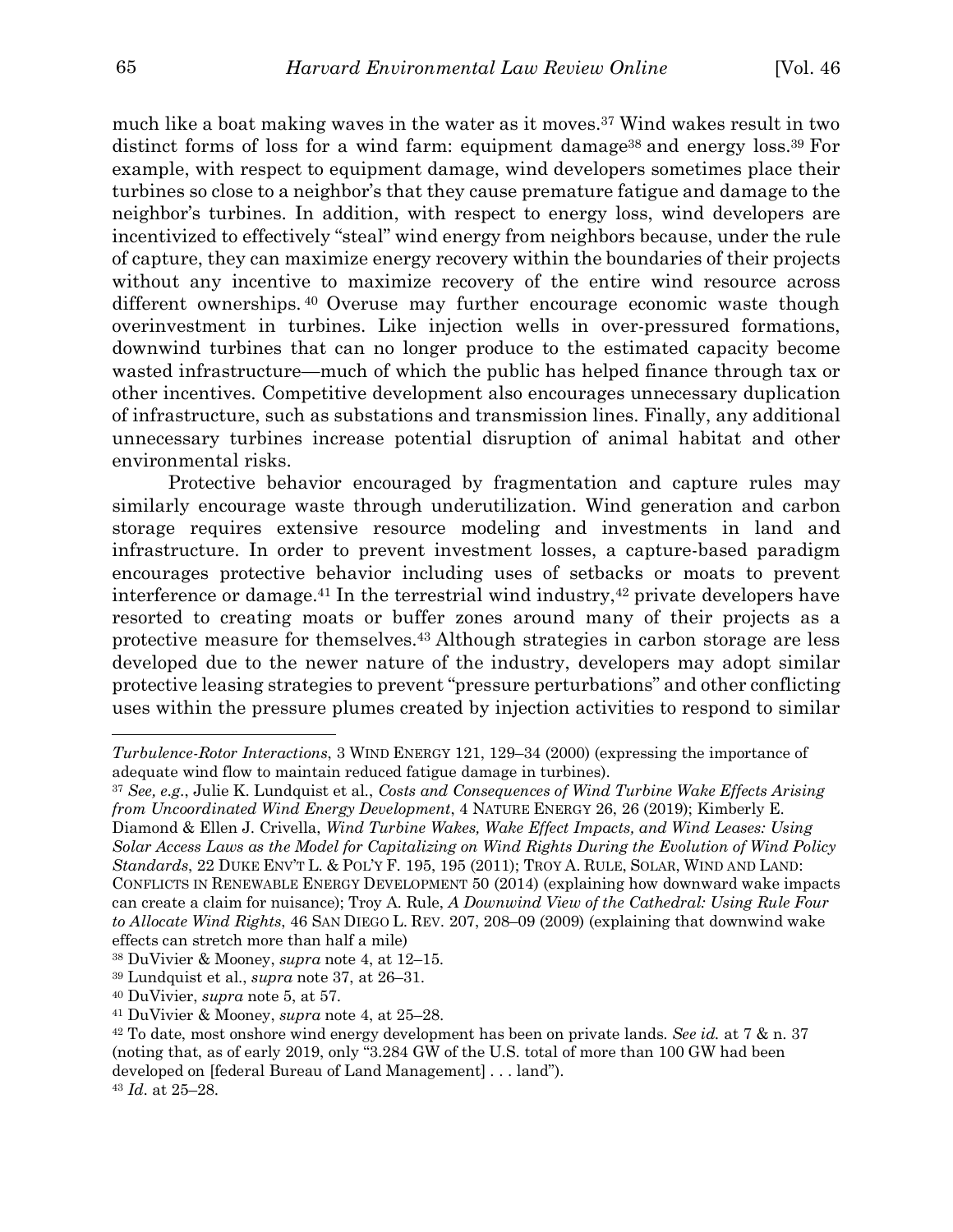$\overline{a}$ 

issues including equipment risk and reduced economics.44 While these may prevent damage in terms of over-pressurization or turbine damage, they also leave swaths of the resource undeveloped and thus diminish the total available utility of the resource.

There is a strong public interest in preventing waste of geologic storage and wind resources on public lands. Waste that reduces the given resource's capacity for electricity generation or storage undermines climate mitigation and diminishes revenue to the public from use of those lands. A 2018 Nature Energy article about the scope of wake impacts calculated that an upwind farm's wakes caused significant decreases in the amount of electricity generated by a downwind farm in Texas, resulting in a loss of revenue of up to \$730,000 in lost sales and \$2 million in lost production tax credits annually.45 In addition, the value of the fossil-fuel generated power that the wind farm displaced over the study period represented an additional \$4.1 million loss based on a social cost of carbon of \$37 per ton.<sup>46</sup> Although economic models for use of pore space are less certain,<sup>47</sup> the value of the pore space exists in its capacity for storage.48 It therefore reasons that unnecessary depletion of that capacity will both diminish total storage capacity and, with it, the potential revenue available from the section 45Q tax credit and other sources.49

## **III. Regulation for Cooperative Development**

As storage and wind resources become fragmented by the grant of leasing and development rights, facilitating coordinated development among users of public lands will be essential to prevent waste and assure optimal use of climate-critical resources. Doing so requires a paradigm shift in the way rights to develop climate-critical resources are granted and managed on federal lands.

Where the government is the owner of large uninterrupted areas of contiguous property, it can coordinate development to assure optimal resource development.50

<sup>44</sup> *See* Jens T. Birkholzer et al., *Brine Flow up a Well Caused by Pressure Perturbation from Geologic Carbon Sequestration: Static and Dynamic Evaluations*, 5 INT'L J. GREENHOUSE GAS CONTROL 850 (2011).

<sup>45</sup> Lundquist et al., *supra* note 37, at 28; *see also* Diamond & Crivella, *supra* note 37, at 209–13; RULE, *supra* note 37, at 50; Rule, *supra* note 37, at 215–40.

<sup>46</sup> Lundquist et al., *supra* note 37, at 28.

<sup>47</sup> Publicly available examples of pore space leases on state lands favor a tipping fee model similar to that used in wastewater disposal, wherein the pore space owner would be paid a fee per metric ton of CO2 injected. *See, e.g.*, Carbon-Dioxide Storage Agreement, La. R.S. 30:209(4)(e) (Sept. 22, 2021), https://perma.cc/KDT8-4H6V.

<sup>48</sup> *See* R. Lee Gresham & Owen L. Anderson, *Legal and Commercial Models for Pore-Space Access and Use for Geologic CO2 Sequestration*, 72 U. PITT. L. REV. 701, 702 (2011). <sup>49</sup> *Id.*

<sup>50</sup> Unitization laws allowing the combination of fragmented private, state, and federal interests for cooperative self-governance among owners may further encourage resource scale development, while also providing justice to owners by assuring each owners' rights of reasonable use and protection against waste. North Dakota, *see* N.D. CENT. CODE ANN. § 38-22-08 to -10 (2021), Wyoming, *see* WYO. STAT. ANN. § 35-11-313 to -316 (2021), and Kentucky, *see* KY. REV. STAT. ANN. § 353.806 (2021),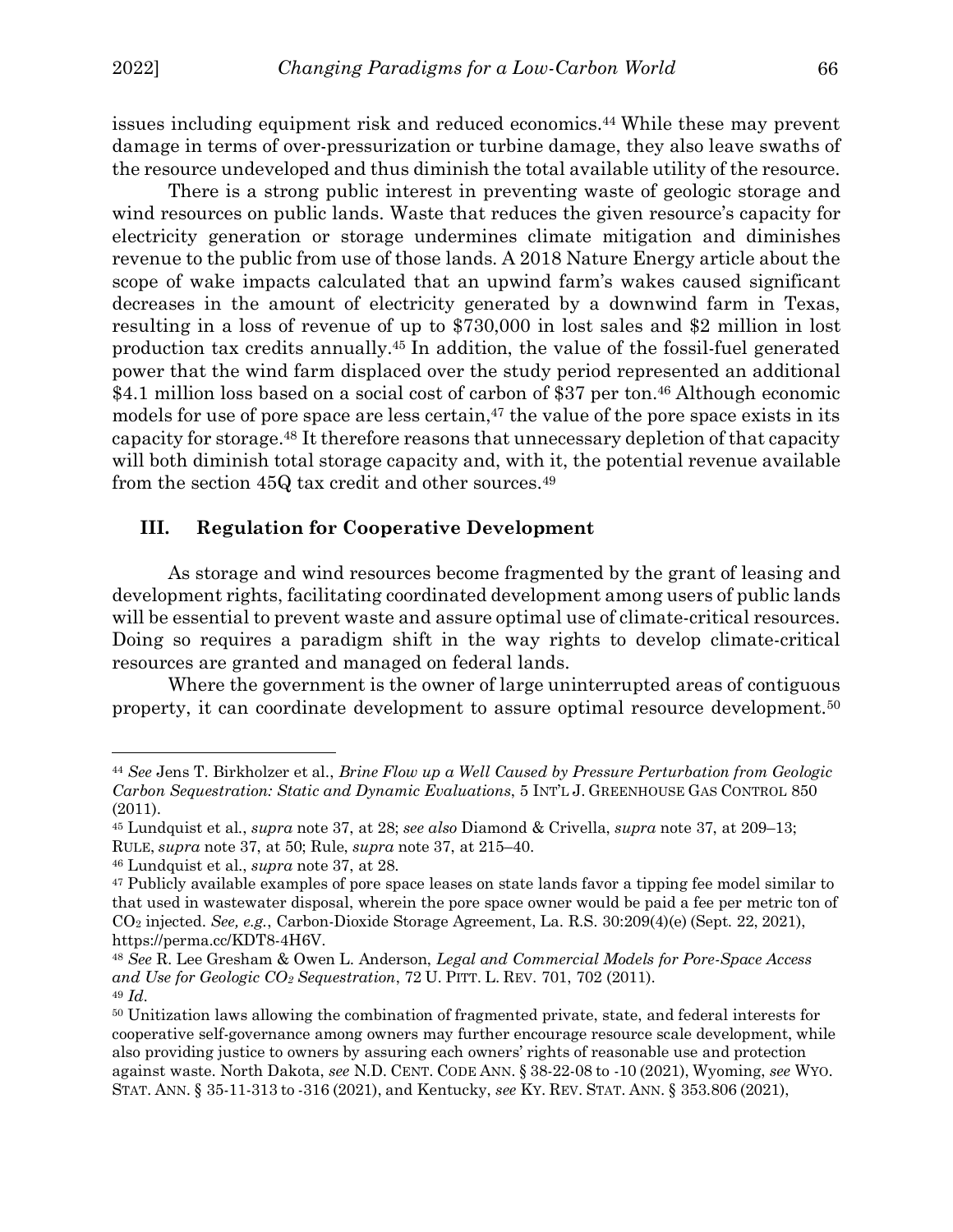Uniformity of ownership naturally reduces the transaction costs and destructive selfinterest that contributed to capture-based waste. <sup>51</sup> Implementation of leasing systems that fragment resources and encourage competitive behavior and capture among grantees, however, may reduce the benefits of uniform ownership<sup>52</sup> and risk repeating wasteful precedents. Accordingly, Congress should exercise its authority to dispose of federal property53 to assure that managing agencies are empowered to grant development rights and adopt conservation mechanisms in a manner that prevents waste. It can do so by aligning the scope of development rights with optimal use of the resource. As agencies develop rules and guidance, they should encourage granting rights such that duration and scope align with the physical properties of the resource and with factors relative to the resource's optimal use.

Where resources have already been fragmented, laws and regulations should encourage cooperative development of federal resources among different rights holders to prevent waste.<sup>54</sup> For geologic storage, authorizing unitization would encourage cooperative plans of development to manage pressures and injections within the resource, and would align with requirements of environmental regulations for corrective action, monitoring and reporting, and site closure. Rather than incorporating setbacks into adjacent wind leases, as has been done in some offshore grants,55 utilizing cooperative development in the form of resource-wide development plans, spacing rules, and providing shared returns for turbines along lease boundaries may be some of the best solutions for preventing wind waste. These mechanisms would also encourage development of shared and adaptable infrastructure such as meshed transmission systems that can incorporate future growth and prevent interruptions.56

The time to make these changes is now, before capture-based systems become entrenched by existing grants, investments, and infrastructure. In many areas,

already have such laws. Joseph Schremmer, *A Unifying Doctrine of Subsurface Property Rights*, 46 HARV. ENVTL. L. REV. (forthcoming 2022).

<sup>51</sup> Tara Righetti & Joseph Schremmer, *Waste and the Governance of Private and Public Property,* 93 COLO. L. REV. 611, 660 (2022).

<sup>52</sup> Karen Bradshaw & Dean Lueck, *Contracting for Control of Landscape-Level Resources*, 100 IOWA L. REV. 2507, 2544 (2015).

<sup>53</sup> U.S. CONST. art. IV; Anthony Moffa, *Constitutional Authority, Common Resources, and the Climate*, 2022 UTAH L. REV. 169, 211–12 (2022).

<sup>54</sup> Most grants of interests in federal land include provisions subjecting the grants to future laws and regulations regarding the disposition of federal land, thus allowing for an overlay of cooperative structures.

<sup>55</sup> *See, e.g.*, BUREAU OF OCEAN MGMT., U.S. DEP'T OF THE INTERIOR, COMMERCIAL LEASE OF SUBMERGED LANDS FOR RENEWABLE ENERGY DEVELOPMENT ON THE CONTINENTAL SHELF, at C-17 add. C (Apr. 1, 2019), https://perma.cc/L8HA-2AE5 ("In its COP [construction and operations plan] project design, the Lessee must incorporate a 750 m setback from any shared lease boundary within which the Lessee may not construct any surface structures, unless the Lessee and the adjacent lessee agree to a smaller setback, the Lessee submits such agreement to BOEM [the Bureau of Ocean Energy Management], and BOEM approves it.").

<sup>56</sup> Heather Richards, *Is Mesh the Answer to Offshore Wind's Grid Troubles?*, E&E NEWS (Mar. 24, 2022), https://perma.cc/Z7AX-LKG8.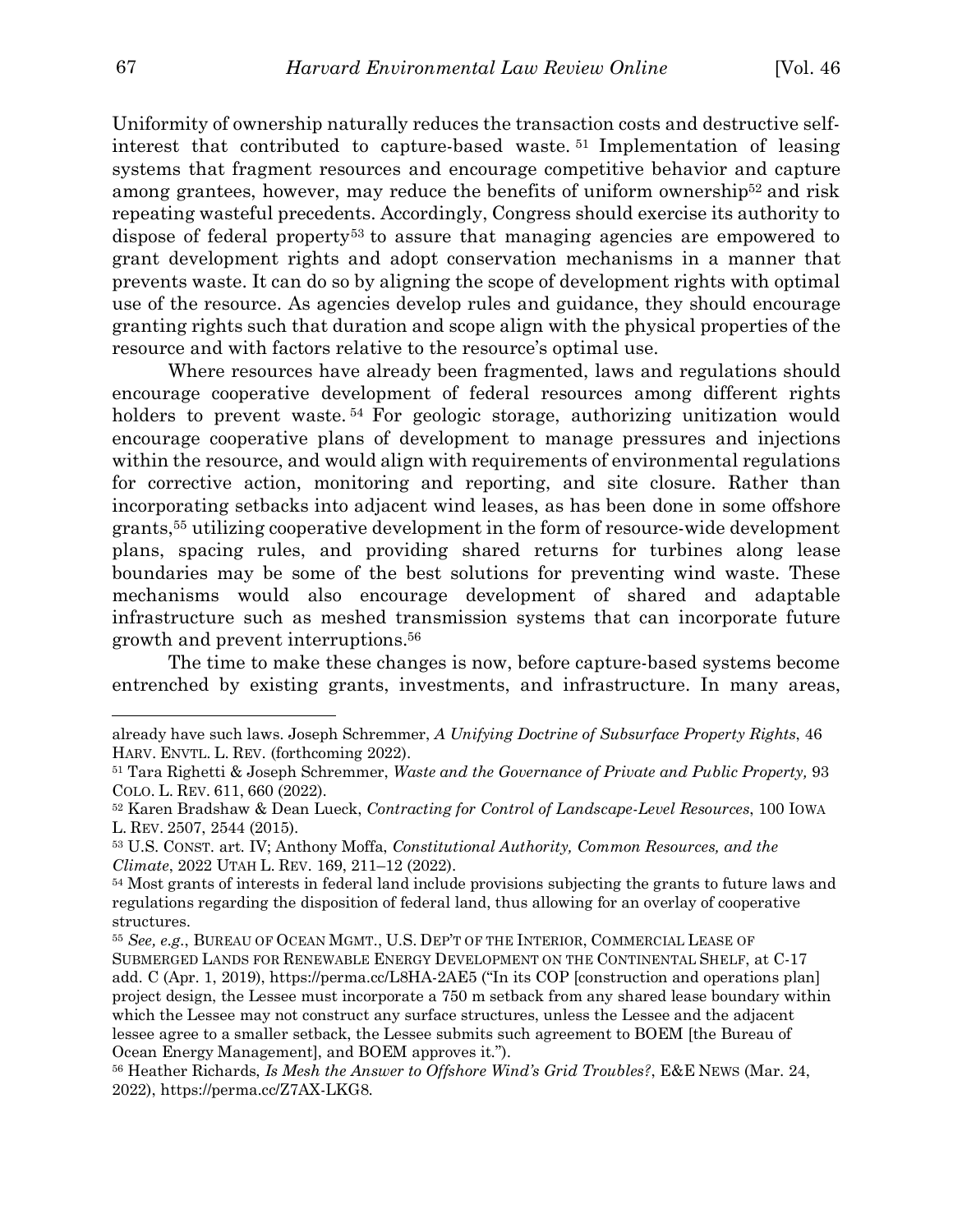development rights have not yet been granted or programs are either nascent or under development. The Department of the Interior has yet to promulgate regulations or new guidance regarding its process for granting storage rights in federal land.57 Although the framework for wind energy is more developed, as of the time of this writing, only two offshore wind projects in federal waters have been approved, and only one of these has broken ground.58 There is still time for federal agencies to pivot towards cooperative development and conservation models while the patterns and expectations for development on federal lands have not calcified. By adopting cooperative structures now, before existing grants and investments in infrastructure create path dependency, there is an opportunity to realize greater efficiencies in development.

Preventing fragmentation and adopting cooperative development mechanisms can advance multiple policy aims including preventing waste, encouraging investment, optimizing development, and protecting environmental values. Coordination mechanisms can further encourage efficiencies in development and design, thus limiting the industrial footprint of climate infrastructure.

# **Conclusion**

 $\overline{a}$ 

Federal investments in research and development,<sup>59</sup> loan guarantees,<sup>60</sup> and tax programs61 have spurred innovation such that, today, geologic carbon storage and

 $57$  The Infrastructure, Investment, and Jobs Act, passed in 2021, amended section  $8(p)(1)$  of the Outer Continental Shelf Lands Act to authorize issuance of leases, easements, or rights of way that "provide for, support, or are directly related to the injection of a carbon dioxide stream into subseabed geologic formations for the purpose of long-term carbon sequestration" and directs DOI to promulgate regulations within a year. *See* Infrastructure Investment and Jobs Act, Pub. L. No. 178- 85, § 40307(a)(4), 135 Stat. 429, 1002 (2021) (codified as amended at 43 U.S.C. § 1337(p)(1)); Tara Righetti et al., *The Carbon Storage Future of Public Lands*, 38 PACE ENV'T L. REV. 181, 186–88 (2021).

<sup>58</sup> On May 11, 2021, the Bureau of Ocean and Energy Management ("BOEM") granted final approval for Vineyard Wind I, the first U.S. commercial offshore wind project. After years of delays, this project, which will generate 800 megawatts of electricity annually, broke ground about six months later. Press Release, U.S. Dep't of the Interior, Secretary Haaland, Massachusetts Leaders Celebrate Groundbreaking of Nation's First Commercial Offshore Wind Project in Federal Waters (Nov. 18, 2021), https://perma.cc/5BZ8-NZUL. Less than a week after the Vineyard Wind I groundbreaking, BOEM granted final approval for the United States' second commercial wind project, South Fork Wind, offshore of Rhode Island. Press Release, U.S. Dep't of the Interior, Interior Department Approves Second Major Offshore Wind Project in U.S. Federal Waters (Nov. 24, 2021), https://perma.cc/K46J-36CJ.

<sup>59</sup> ASHLEY LAWSON, CONG. RSCH. SERV., IF11861, FUNDING FOR CARBON CAPTURE AND CARBON REMOVAL AT DOE (2021).

<sup>60</sup> *DOE Loan Guarantees & IRS Guidance on 45Q Tax Credit Could Benefit Carbon Capture Projects*, U.S. DEP'T OF ENERGY (Feb. 21, 2020), https://perma.cc/MGS9-BULZ.

<sup>61</sup> 26 U.S.C. § 45Q; 42 U.S.C. § 13317; Deepika Nagabhushan & John Thompson, *Carbon Capture & Storage in the United States Power Sector: The Impact of 45Q Federal Tax Credits*, CLEAN AIR TASK FORCE (Feb. 2019), https://perma.cc/CN2P-DUUG; *see, e.g.*, Denbury, Inc., Annual Report (Form 10- K) 38 (Dec. 31, 2021) ("We believe the incentives offered under Section 45Q of the Internal Revenue